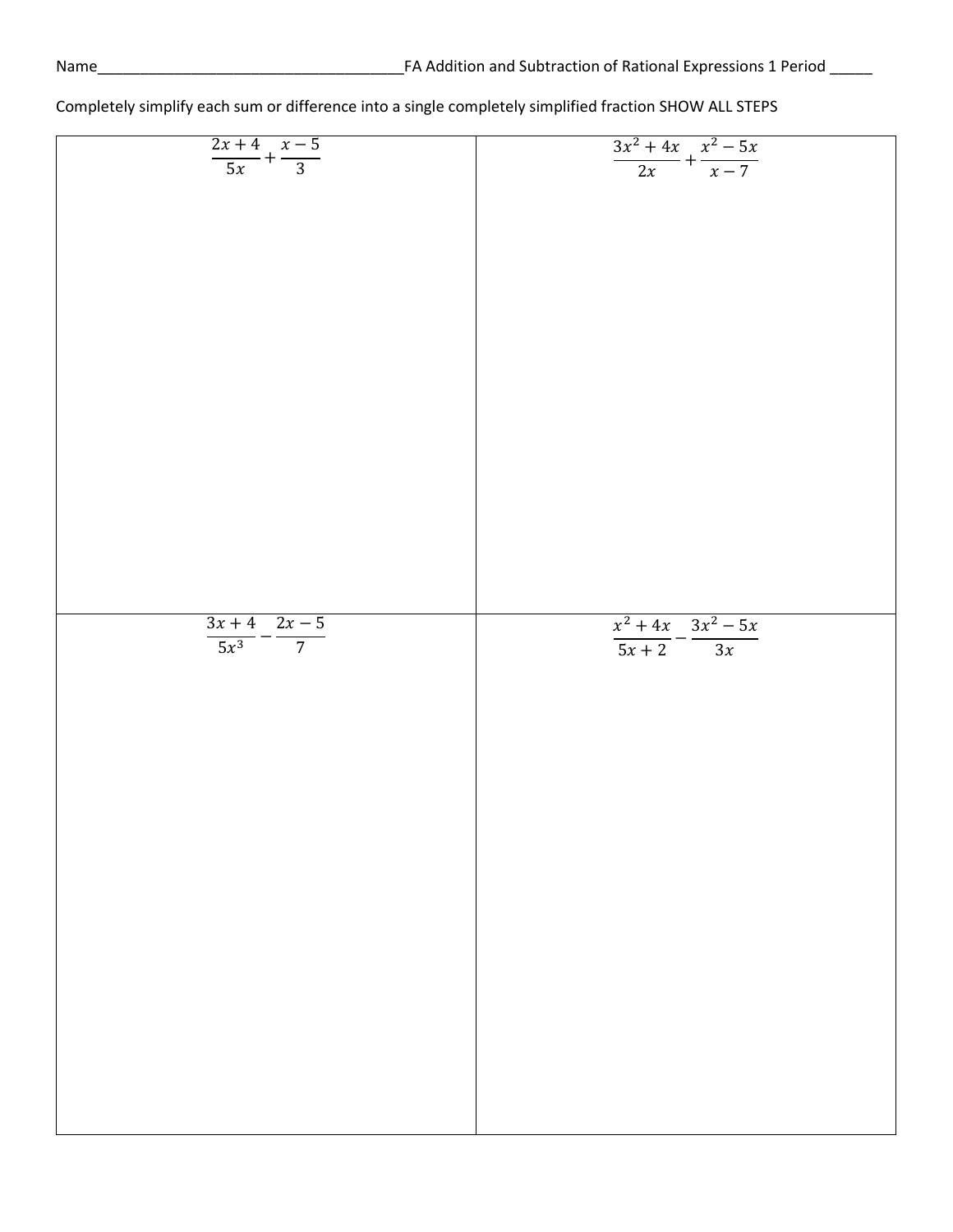| Completely simplify each sum or difference into a single completely simplified fraction SHOW ALL STEPS |  |
|--------------------------------------------------------------------------------------------------------|--|
|--------------------------------------------------------------------------------------------------------|--|

| $\frac{2x+3}{5x-1} + \frac{x-1}{x+2}$ | $\frac{x^2+4x}{x+2} + \frac{x^2-2x}{x-7}$ |
|---------------------------------------|-------------------------------------------|
|                                       |                                           |
|                                       |                                           |
|                                       |                                           |
|                                       |                                           |
|                                       |                                           |
|                                       |                                           |
|                                       |                                           |
|                                       |                                           |
|                                       |                                           |
|                                       |                                           |
|                                       |                                           |
|                                       |                                           |
|                                       |                                           |
|                                       |                                           |
|                                       |                                           |
|                                       |                                           |
|                                       |                                           |
|                                       |                                           |
|                                       |                                           |
|                                       |                                           |
|                                       |                                           |
|                                       |                                           |
|                                       |                                           |
|                                       |                                           |
|                                       |                                           |
|                                       |                                           |
|                                       |                                           |
|                                       |                                           |
|                                       |                                           |
|                                       |                                           |
|                                       |                                           |
|                                       |                                           |
|                                       |                                           |
|                                       |                                           |
|                                       |                                           |
|                                       |                                           |
|                                       |                                           |
|                                       |                                           |
|                                       |                                           |
|                                       |                                           |
| $3x+4$ $2x-5$                         | $x^2 - 4x$ $4x^2 - 10x$                   |
|                                       |                                           |
| $\frac{1}{5x^3+2x}-\frac{1}{x-7}$     | $\frac{1}{5x+2} - \frac{1}{2x^2+6x}$      |
|                                       |                                           |
|                                       |                                           |
|                                       |                                           |
|                                       |                                           |
|                                       |                                           |
|                                       |                                           |
|                                       |                                           |
|                                       |                                           |
|                                       |                                           |
|                                       |                                           |
|                                       |                                           |
|                                       |                                           |
|                                       |                                           |
|                                       |                                           |
|                                       |                                           |
|                                       |                                           |
|                                       |                                           |
|                                       |                                           |
|                                       |                                           |
|                                       |                                           |
|                                       |                                           |
|                                       |                                           |
|                                       |                                           |
|                                       |                                           |
|                                       |                                           |
|                                       |                                           |
|                                       |                                           |
|                                       |                                           |
|                                       |                                           |
|                                       |                                           |
|                                       |                                           |
|                                       |                                           |
|                                       |                                           |
|                                       |                                           |
|                                       |                                           |
|                                       |                                           |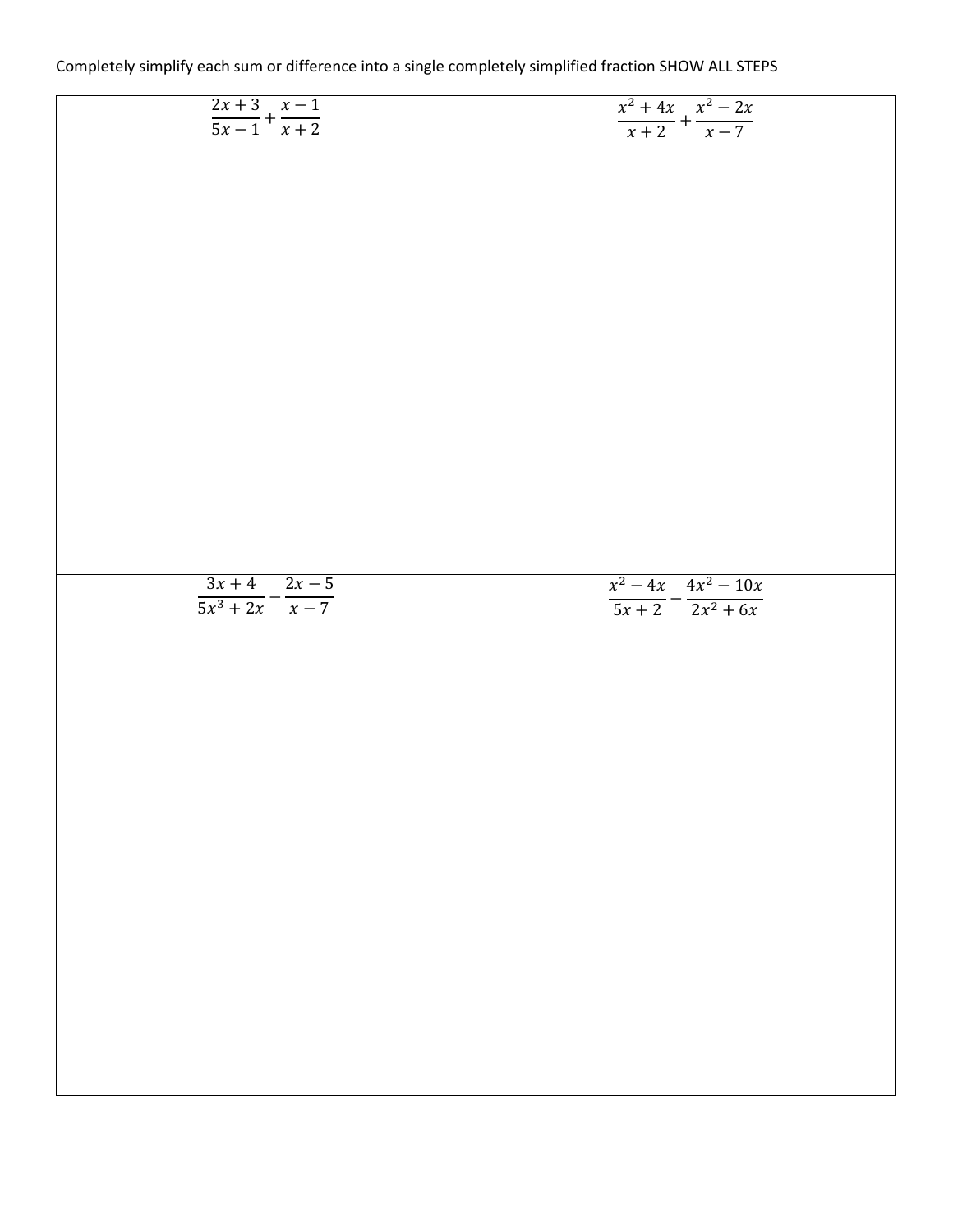| $\frac{3x+7}{6x} + \frac{x-6}{7}$    | $\frac{5x^2+1x}{3x} + \frac{x^2-2x}{x-4}$ |
|--------------------------------------|-------------------------------------------|
|                                      |                                           |
|                                      |                                           |
|                                      |                                           |
|                                      |                                           |
|                                      |                                           |
|                                      |                                           |
|                                      |                                           |
|                                      |                                           |
|                                      |                                           |
|                                      |                                           |
|                                      |                                           |
|                                      |                                           |
|                                      |                                           |
|                                      |                                           |
|                                      |                                           |
|                                      |                                           |
|                                      |                                           |
|                                      |                                           |
|                                      |                                           |
|                                      |                                           |
|                                      |                                           |
|                                      |                                           |
|                                      |                                           |
|                                      |                                           |
|                                      |                                           |
|                                      |                                           |
|                                      |                                           |
|                                      |                                           |
|                                      |                                           |
|                                      |                                           |
|                                      |                                           |
|                                      |                                           |
|                                      |                                           |
|                                      |                                           |
|                                      |                                           |
|                                      |                                           |
|                                      |                                           |
|                                      |                                           |
|                                      |                                           |
|                                      |                                           |
|                                      |                                           |
|                                      |                                           |
|                                      |                                           |
|                                      |                                           |
|                                      |                                           |
|                                      |                                           |
|                                      |                                           |
|                                      |                                           |
|                                      |                                           |
|                                      |                                           |
|                                      |                                           |
|                                      |                                           |
|                                      |                                           |
|                                      |                                           |
|                                      |                                           |
|                                      | $x^2 + 6x - 2x^2 - 3x$                    |
|                                      |                                           |
|                                      |                                           |
| $\frac{2x+5}{4x^3} - \frac{3x-2}{5}$ | $\frac{1}{3x+2} - \frac{1}{5x}$           |
|                                      |                                           |
|                                      |                                           |
|                                      |                                           |
|                                      |                                           |
|                                      |                                           |
|                                      |                                           |
|                                      |                                           |
|                                      |                                           |
|                                      |                                           |
|                                      |                                           |
|                                      |                                           |
|                                      |                                           |
|                                      |                                           |
|                                      |                                           |
|                                      |                                           |
|                                      |                                           |
|                                      |                                           |
|                                      |                                           |
|                                      |                                           |
|                                      |                                           |
|                                      |                                           |
|                                      |                                           |
|                                      |                                           |
|                                      |                                           |
|                                      |                                           |
|                                      |                                           |
|                                      |                                           |
|                                      |                                           |
|                                      |                                           |
|                                      |                                           |
|                                      |                                           |
|                                      |                                           |
|                                      |                                           |
|                                      |                                           |
|                                      |                                           |
|                                      |                                           |
|                                      |                                           |
|                                      |                                           |
|                                      |                                           |
|                                      |                                           |
|                                      |                                           |
|                                      |                                           |
|                                      |                                           |
|                                      |                                           |
|                                      |                                           |
|                                      |                                           |
|                                      |                                           |
|                                      |                                           |
|                                      |                                           |
|                                      |                                           |
|                                      |                                           |
|                                      |                                           |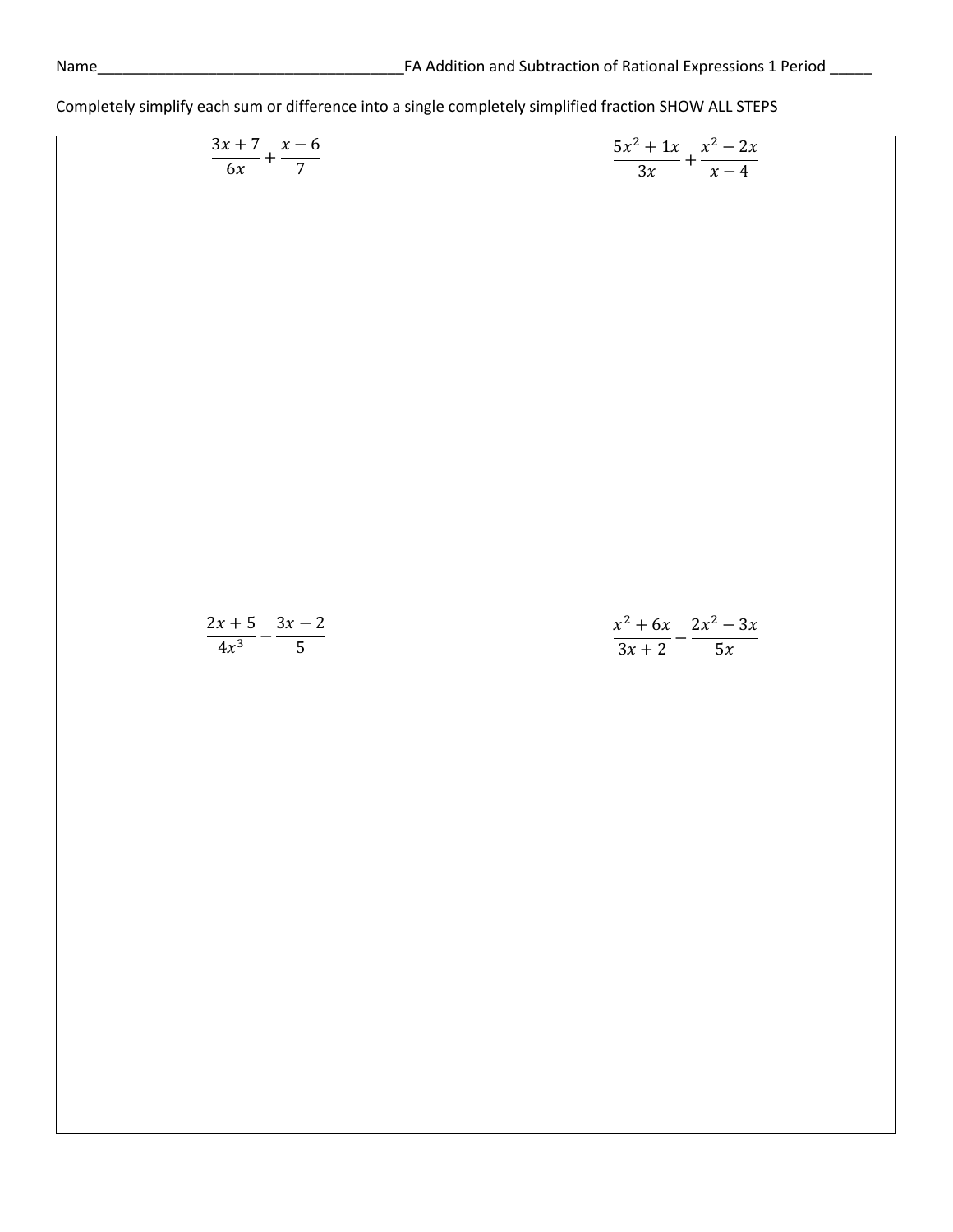| Completely simplify each sum or difference into a single completely simplified fraction SHOW ALL STEPS |  |  |  |  |  |  |
|--------------------------------------------------------------------------------------------------------|--|--|--|--|--|--|
|--------------------------------------------------------------------------------------------------------|--|--|--|--|--|--|

| $\frac{3x+4}{2x-3} + \frac{x-2}{x+1}$ | $\frac{x^2 + 6x}{x + 4} + \frac{x^2 - 3x}{x - 5}$ |
|---------------------------------------|---------------------------------------------------|
|                                       |                                                   |
|                                       |                                                   |
|                                       |                                                   |
|                                       |                                                   |
|                                       |                                                   |
|                                       |                                                   |
|                                       |                                                   |
|                                       |                                                   |
|                                       |                                                   |
|                                       |                                                   |
|                                       |                                                   |
|                                       |                                                   |
|                                       |                                                   |
|                                       |                                                   |
|                                       |                                                   |
|                                       |                                                   |
|                                       |                                                   |
|                                       |                                                   |
|                                       |                                                   |
|                                       |                                                   |
|                                       |                                                   |
|                                       |                                                   |
|                                       |                                                   |
|                                       |                                                   |
|                                       |                                                   |
|                                       |                                                   |
|                                       |                                                   |
|                                       |                                                   |
|                                       |                                                   |
|                                       |                                                   |
|                                       |                                                   |
|                                       |                                                   |
|                                       |                                                   |
|                                       |                                                   |
|                                       |                                                   |
|                                       |                                                   |
|                                       |                                                   |
|                                       |                                                   |
|                                       |                                                   |
|                                       |                                                   |
|                                       |                                                   |
|                                       |                                                   |
|                                       |                                                   |
|                                       |                                                   |
|                                       |                                                   |
|                                       |                                                   |
|                                       |                                                   |
|                                       |                                                   |
|                                       |                                                   |
|                                       |                                                   |
|                                       |                                                   |
|                                       |                                                   |
|                                       | $x^2 - 6x - 6x^2 - 8x$                            |
|                                       |                                                   |
| $rac{5x+2}{3x^3+4x}-\frac{3x-1}{x-5}$ | $\frac{1}{2x+3} - \frac{1}{2x^2+6x}$              |
|                                       |                                                   |
|                                       |                                                   |
|                                       |                                                   |
|                                       |                                                   |
|                                       |                                                   |
|                                       |                                                   |
|                                       |                                                   |
|                                       |                                                   |
|                                       |                                                   |
|                                       |                                                   |
|                                       |                                                   |
|                                       |                                                   |
|                                       |                                                   |
|                                       |                                                   |
|                                       |                                                   |
|                                       |                                                   |
|                                       |                                                   |
|                                       |                                                   |
|                                       |                                                   |
|                                       |                                                   |
|                                       |                                                   |
|                                       |                                                   |
|                                       |                                                   |
|                                       |                                                   |
|                                       |                                                   |
|                                       |                                                   |
|                                       |                                                   |
|                                       |                                                   |
|                                       |                                                   |
|                                       |                                                   |
|                                       |                                                   |
|                                       |                                                   |
|                                       |                                                   |
|                                       |                                                   |
|                                       |                                                   |
|                                       |                                                   |
|                                       |                                                   |
|                                       |                                                   |
|                                       |                                                   |
|                                       |                                                   |
|                                       |                                                   |
|                                       |                                                   |
|                                       |                                                   |
|                                       |                                                   |
|                                       |                                                   |
|                                       |                                                   |
|                                       |                                                   |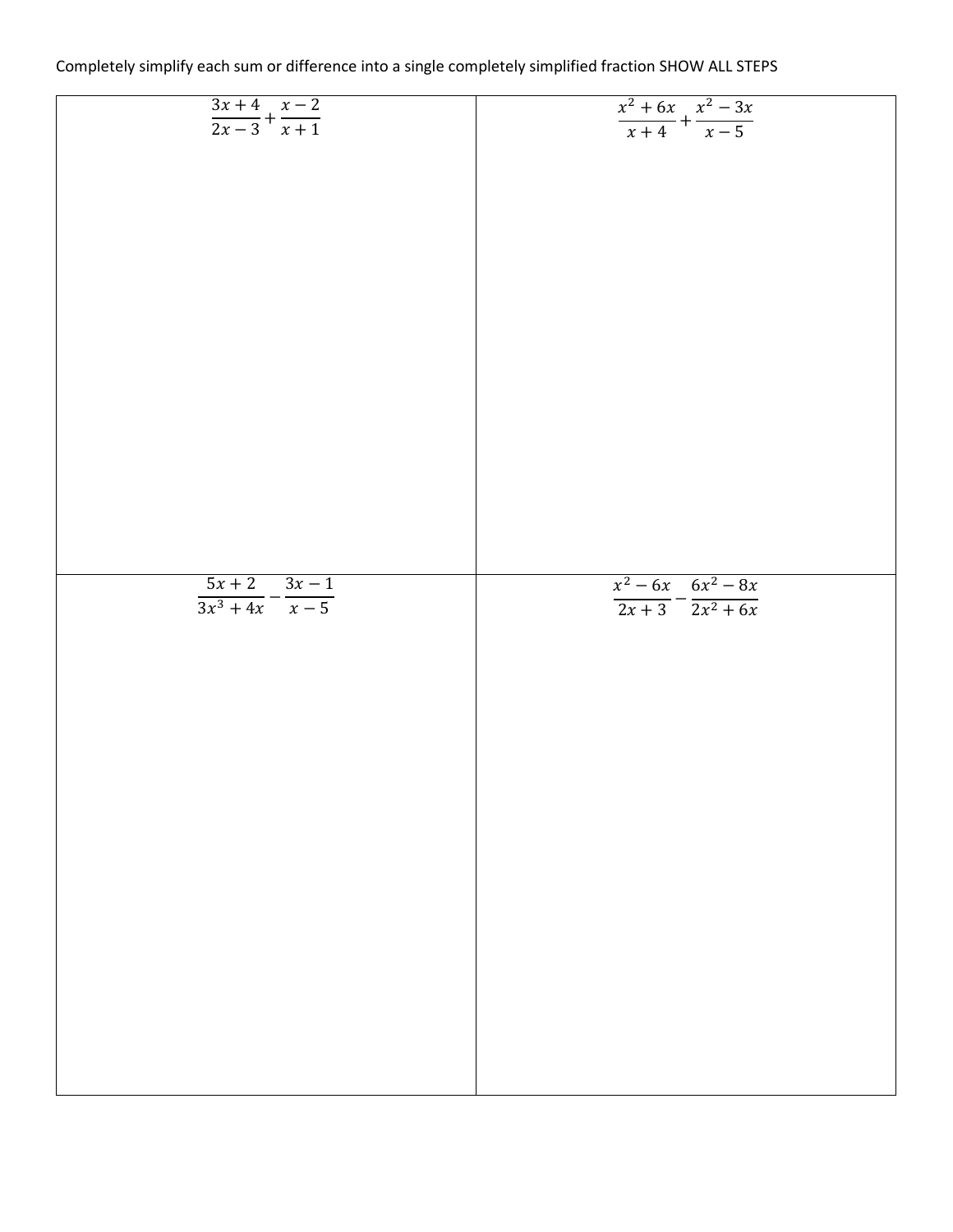| $\frac{5x+3}{4x} + \frac{x-8}{9}$    | $\frac{7x^2+2x}{4x} + \frac{x^2-3x}{x-8}$ |
|--------------------------------------|-------------------------------------------|
|                                      |                                           |
|                                      |                                           |
|                                      |                                           |
|                                      |                                           |
|                                      |                                           |
|                                      |                                           |
|                                      |                                           |
|                                      |                                           |
|                                      |                                           |
|                                      |                                           |
|                                      |                                           |
|                                      |                                           |
|                                      |                                           |
|                                      |                                           |
|                                      |                                           |
|                                      |                                           |
|                                      |                                           |
|                                      |                                           |
|                                      |                                           |
|                                      |                                           |
|                                      |                                           |
|                                      |                                           |
|                                      |                                           |
|                                      |                                           |
|                                      |                                           |
|                                      |                                           |
|                                      |                                           |
|                                      |                                           |
|                                      |                                           |
|                                      |                                           |
|                                      |                                           |
|                                      |                                           |
|                                      |                                           |
|                                      |                                           |
|                                      |                                           |
|                                      |                                           |
|                                      |                                           |
|                                      |                                           |
|                                      |                                           |
|                                      |                                           |
|                                      |                                           |
|                                      |                                           |
|                                      |                                           |
|                                      |                                           |
|                                      |                                           |
|                                      |                                           |
|                                      |                                           |
|                                      |                                           |
|                                      |                                           |
|                                      |                                           |
|                                      |                                           |
|                                      |                                           |
|                                      |                                           |
|                                      |                                           |
|                                      | $x^2 + 5x$ $3x^2 - 1x$                    |
|                                      |                                           |
| $\frac{3x+2}{5x^3} - \frac{2x-3}{4}$ | $\frac{1}{3x+4} - \frac{1}{4x}$           |
|                                      |                                           |
|                                      |                                           |
|                                      |                                           |
|                                      |                                           |
|                                      |                                           |
|                                      |                                           |
|                                      |                                           |
|                                      |                                           |
|                                      |                                           |
|                                      |                                           |
|                                      |                                           |
|                                      |                                           |
|                                      |                                           |
|                                      |                                           |
|                                      |                                           |
|                                      |                                           |
|                                      |                                           |
|                                      |                                           |
|                                      |                                           |
|                                      |                                           |
|                                      |                                           |
|                                      |                                           |
|                                      |                                           |
|                                      |                                           |
|                                      |                                           |
|                                      |                                           |
|                                      |                                           |
|                                      |                                           |
|                                      |                                           |
|                                      |                                           |
|                                      |                                           |
|                                      |                                           |
|                                      |                                           |
|                                      |                                           |
|                                      |                                           |
|                                      |                                           |
|                                      |                                           |
|                                      |                                           |
|                                      |                                           |
|                                      |                                           |
|                                      |                                           |
|                                      |                                           |
|                                      |                                           |
|                                      |                                           |
|                                      |                                           |
|                                      |                                           |
|                                      |                                           |
|                                      |                                           |
|                                      |                                           |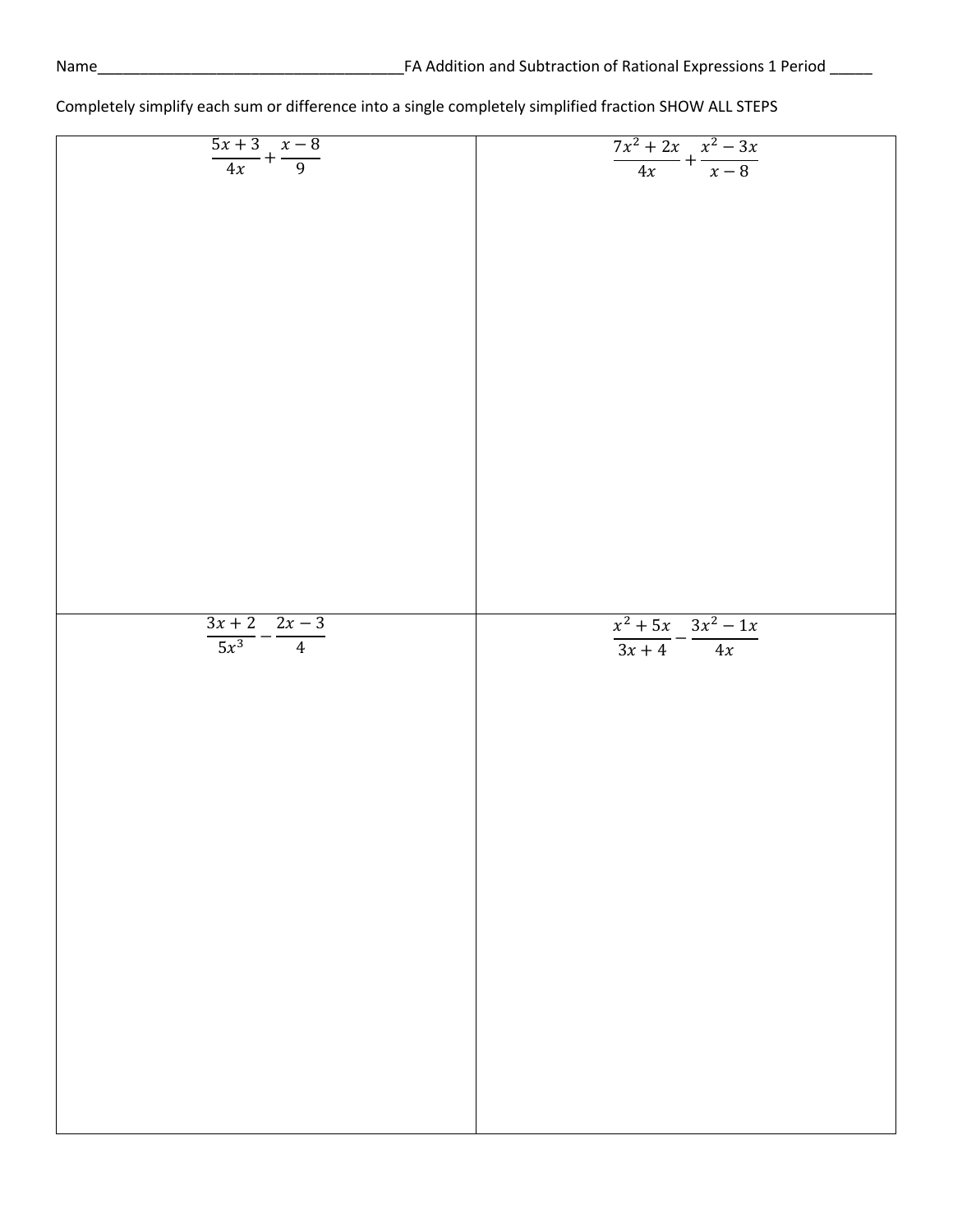| $\frac{7x+2}{2x-5} + \frac{x-4}{x+3}$   | $\frac{x^2+2x}{x+7} + \frac{x^2-4x}{x-3}$ |
|-----------------------------------------|-------------------------------------------|
|                                         |                                           |
|                                         |                                           |
|                                         |                                           |
|                                         |                                           |
|                                         |                                           |
|                                         |                                           |
|                                         |                                           |
|                                         |                                           |
|                                         |                                           |
|                                         |                                           |
|                                         |                                           |
|                                         |                                           |
|                                         |                                           |
|                                         |                                           |
|                                         |                                           |
|                                         |                                           |
|                                         |                                           |
|                                         |                                           |
|                                         |                                           |
|                                         |                                           |
|                                         |                                           |
|                                         |                                           |
|                                         |                                           |
|                                         |                                           |
|                                         |                                           |
|                                         |                                           |
|                                         |                                           |
|                                         |                                           |
|                                         |                                           |
|                                         |                                           |
|                                         |                                           |
|                                         |                                           |
|                                         |                                           |
|                                         |                                           |
|                                         |                                           |
|                                         |                                           |
|                                         |                                           |
|                                         |                                           |
|                                         |                                           |
|                                         |                                           |
|                                         |                                           |
|                                         |                                           |
|                                         |                                           |
|                                         |                                           |
|                                         |                                           |
|                                         |                                           |
|                                         |                                           |
|                                         |                                           |
|                                         |                                           |
|                                         |                                           |
|                                         |                                           |
|                                         |                                           |
|                                         |                                           |
|                                         |                                           |
|                                         |                                           |
|                                         | $x^2 - 8x$ $10x^2 - 6x$                   |
|                                         |                                           |
|                                         |                                           |
| $\frac{4x+3}{3x^3+5x}-\frac{2x-3}{x-7}$ | $\frac{4x+5}{4x+5} - \frac{2x^2+8x}{x}$   |
|                                         |                                           |
|                                         |                                           |
|                                         |                                           |
|                                         |                                           |
|                                         |                                           |
|                                         |                                           |
|                                         |                                           |
|                                         |                                           |
|                                         |                                           |
|                                         |                                           |
|                                         |                                           |
|                                         |                                           |
|                                         |                                           |
|                                         |                                           |
|                                         |                                           |
|                                         |                                           |
|                                         |                                           |
|                                         |                                           |
|                                         |                                           |
|                                         |                                           |
|                                         |                                           |
|                                         |                                           |
|                                         |                                           |
|                                         |                                           |
|                                         |                                           |
|                                         |                                           |
|                                         |                                           |
|                                         |                                           |
|                                         |                                           |
|                                         |                                           |
|                                         |                                           |
|                                         |                                           |
|                                         |                                           |
|                                         |                                           |
|                                         |                                           |
|                                         |                                           |
|                                         |                                           |
|                                         |                                           |
|                                         |                                           |
|                                         |                                           |
|                                         |                                           |
|                                         |                                           |
|                                         |                                           |
|                                         |                                           |
|                                         |                                           |
|                                         |                                           |
|                                         |                                           |
|                                         |                                           |
|                                         |                                           |
|                                         |                                           |
|                                         |                                           |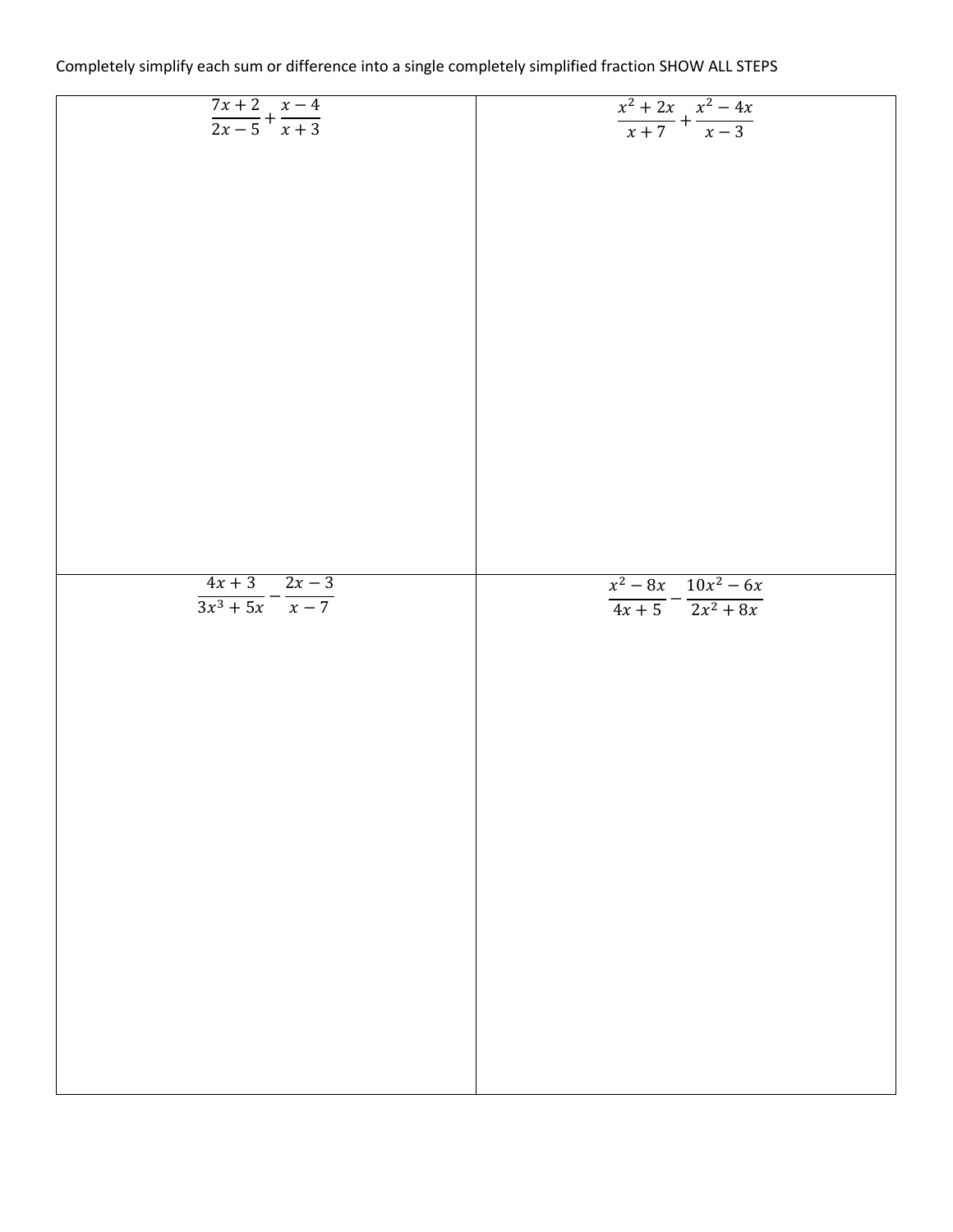| $\frac{2x+7}{5x} + \frac{x-9}{7}$    | $\frac{3x^2+7x}{9x}+\frac{x^2-2x}{x-10}$   |
|--------------------------------------|--------------------------------------------|
|                                      |                                            |
|                                      |                                            |
|                                      |                                            |
|                                      |                                            |
|                                      |                                            |
|                                      |                                            |
|                                      |                                            |
|                                      |                                            |
|                                      |                                            |
|                                      |                                            |
|                                      |                                            |
|                                      |                                            |
|                                      |                                            |
|                                      |                                            |
|                                      |                                            |
|                                      |                                            |
|                                      |                                            |
|                                      |                                            |
|                                      |                                            |
|                                      |                                            |
|                                      |                                            |
|                                      |                                            |
|                                      |                                            |
|                                      |                                            |
|                                      |                                            |
|                                      |                                            |
|                                      |                                            |
|                                      |                                            |
|                                      |                                            |
|                                      |                                            |
|                                      |                                            |
|                                      |                                            |
|                                      |                                            |
|                                      |                                            |
|                                      |                                            |
|                                      |                                            |
|                                      |                                            |
|                                      |                                            |
|                                      |                                            |
|                                      |                                            |
|                                      |                                            |
|                                      |                                            |
|                                      |                                            |
|                                      |                                            |
|                                      |                                            |
|                                      |                                            |
|                                      |                                            |
|                                      |                                            |
|                                      |                                            |
| $\frac{4x+3}{2x^3} - \frac{3x-5}{7}$ | $\frac{x^2+3x}{2x+5} - \frac{4x^2-3x}{3x}$ |
|                                      |                                            |
|                                      |                                            |
|                                      |                                            |
|                                      |                                            |
|                                      |                                            |
|                                      |                                            |
|                                      |                                            |
|                                      |                                            |
|                                      |                                            |
|                                      |                                            |
|                                      |                                            |
|                                      |                                            |
|                                      |                                            |
|                                      |                                            |
|                                      |                                            |
|                                      |                                            |
|                                      |                                            |
|                                      |                                            |
|                                      |                                            |
|                                      |                                            |
|                                      |                                            |
|                                      |                                            |
|                                      |                                            |
|                                      |                                            |
|                                      |                                            |
|                                      |                                            |
|                                      |                                            |
|                                      |                                            |
|                                      |                                            |
|                                      |                                            |
|                                      |                                            |
|                                      |                                            |
|                                      |                                            |
|                                      |                                            |
|                                      |                                            |
|                                      |                                            |
|                                      |                                            |
|                                      |                                            |
|                                      |                                            |
|                                      |                                            |
|                                      |                                            |
|                                      |                                            |
|                                      |                                            |